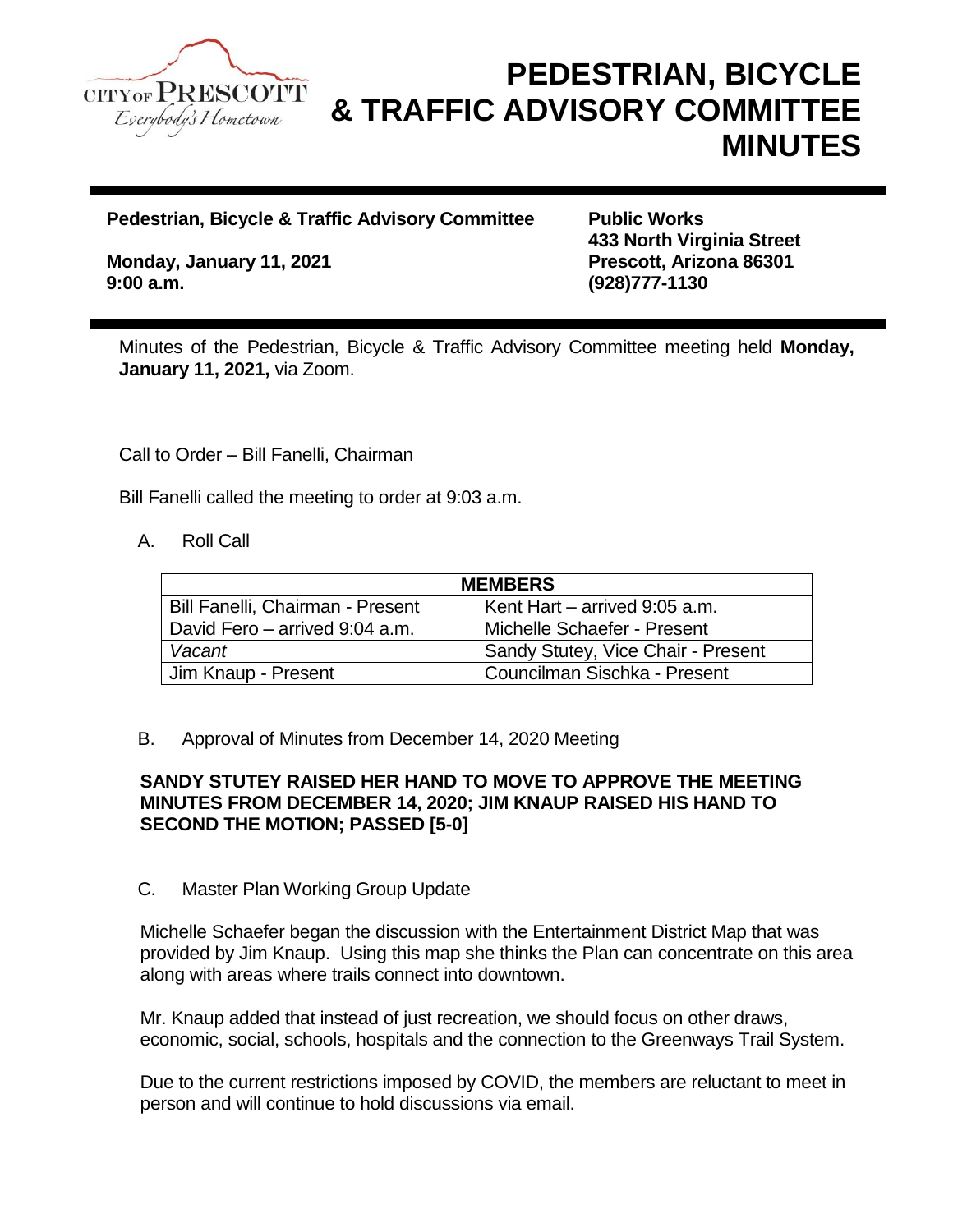# D. Willow Lake Road at SR89 Roundabout

Kent Hart shared four elements he believes will help in safety of the roundabout; reduce the speed limit on the approaches from the north and south and have the speed limit enforced, add LED imbedded signage warning of the roundabout, change the southbound right lane into right only, add rumble strips.

Ian Mattingly then shared his observations of the roundabout with additional methods of improving safety. As this roundabout is a retro fit of what was once a signalized intersection, it does not have the chicaning and median islands that other roundabouts in our system have that create a shallow entrance angle and promote slower vehicle speeds.

Looking back at collisions over the past few years it was noted that speed too fast for conditions was a common cause on the police reports. Officer Johnson added that the form filled out by the responding officer includes check boxes for contributing factors to a collision, one of which is speed too fast for conditions.

Mr. Mattingly continued that improving the advanced signage as well as adding directional pavement markers may help with driver awareness.

Although rumble strips have been used on roadways they can create additional road quality issues and can be torn up by snow plow operations.

Mr. Knaup added that when this was a signalized intersection there were more horrific accidents with higher speed than what is being experienced now. Slowing things down should help with the current conditions.

# E. SR89 at Deep Well Roundabout Bike Facilities Update

Mr. Mattingly does not see major obstacles to adding a trail connection where the shoulder into southbound Deep Well Roundabout ends. As discussed previously, this will require engineering design and easement acquisition therefore it will have to be scheduled as a CIP project into the budget.

## F. Upcoming Major Pedestrian Related Projects

Mr. Mattingly updated that staff is waiting on the submittal for the new phase of Westwood and will bring to the Committee once received.

Staff is currently working with the trails team to revise the standard detail for ADA curb ramps to provide a sidewalk to trail connection.

## G. Safety Concerns from Members

Mr. Hart commented that a water leak may be present at Nevada where it T's into Devereux. Craig Dotseth stated Water Division staff will look into it.